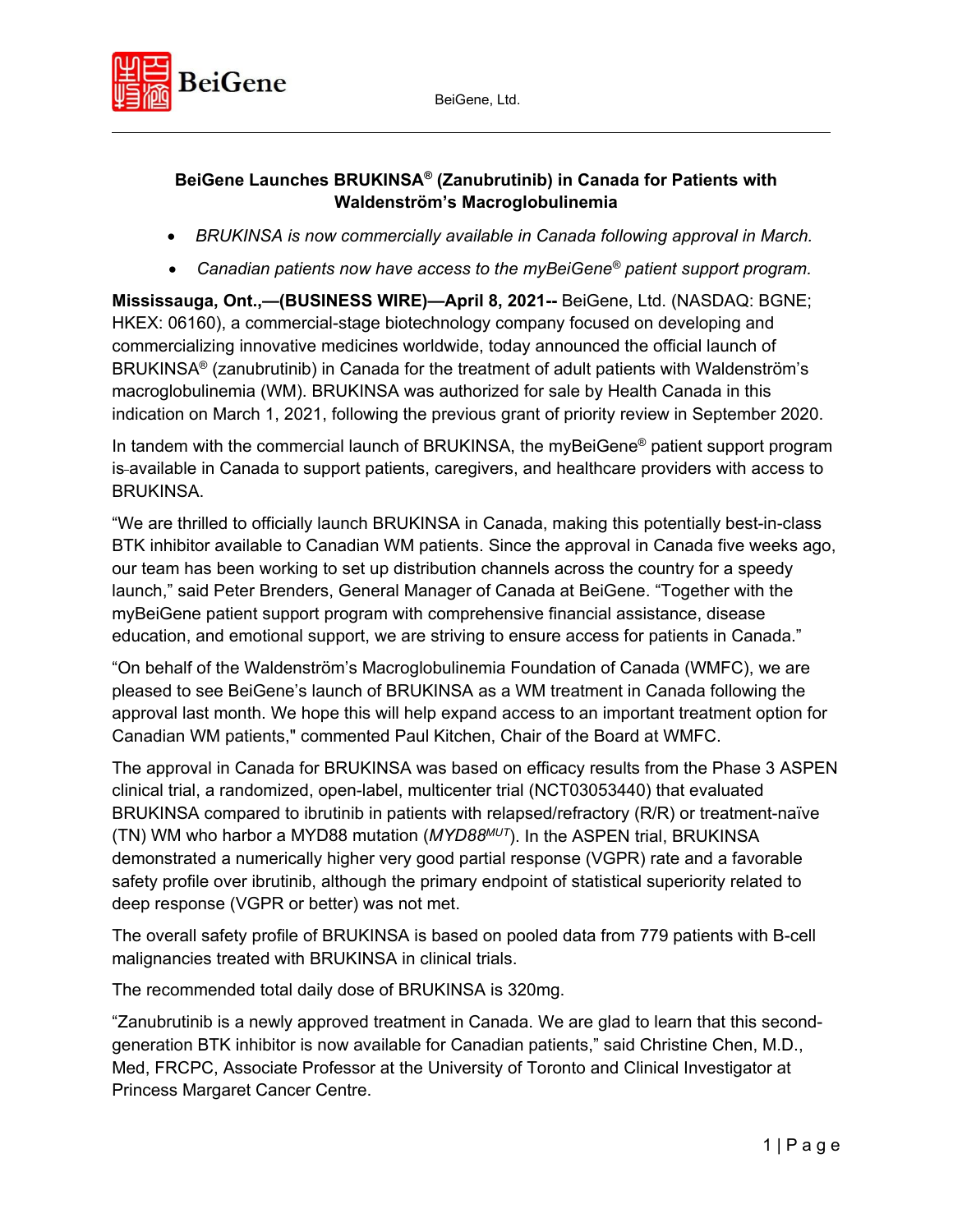

# **About myBeiGene® Patient Support Program**

The myBeiGene® patient support program is designed to support patients, caregivers, and healthcare providers with access to BRUKINSA®. It goes beyond financial assistance support to provide patients and caregivers with education about their disease and treatment with BRUKINSA, as well provide practical and emotional support by connecting them to third-party resources that can address their individual needs. Oncology Nurse Advocates are available Monday through Friday from 8 a.m. to 5 p.m. Eastern Time at 1-833-234-4366.

### **About Waldenström's Macroglobulinemia**

Waldenström's macroglobulinemia (WM) is a rare indolent B-cell lymphoma that occurs in less than two percent of patients with non-Hodgkin's lymphoma (NHL). The disease usually affects older adults and is primarily found in the bone marrow, although lymph nodes and the spleen may be involved.[1](#page-3-0) In Canada and the United States, the incidence rate of WM is about five cases per million people per year.[2](#page-3-1)

## **About BRUKINSA® (zanubrutinib)**

BRUKINSA (zanubrutinib) is a small molecule inhibitor of Bruton's tyrosine kinase (BTK), discovered by BeiGene scientists, that is currently being evaluated globally in a broad pivotal clinical program as a monotherapy and in combination with other therapies to treat various Bcell malignancies.

BRUKINSA is approved in the following indications and regions:

- For the treatment of mantle cell lymphoma (MCL) in adult patients who have received at least one prior therapy (United States, November 2019)\*;
- For the treatment of MCL in adult patients who have received at least one prior therapy (China, June 2020)\*\*;
- For the treatment of chronic lymphocytic leukemia or small lymphocytic lymphoma (CLL/SLL) in adult patients who have received at least one prior therapy (China, June 2020)\*\*;
- For the treatment of relapsed or refractory MCL (United Arab Emirates, February 2021); and
- For the treatment of Waldenström's macroglobulinemia (WM) in adult patients (Canada, March 2021).

In Canada, a new drug submission for BRUKINSA for the treatment of patients with MCL who have received at least one prior therapy has been accepted and is currently under review. Currently, more than 20 marketing applications for BRUKINSA have been submitted, covering more than 40 countries and regions globally, including the United States, China, and European Union.

\* This indication was approved under accelerated approval based on overall response rate. Continued approval for this indication may be contingent upon verification and description of clinical benefit in a confirmatory trial.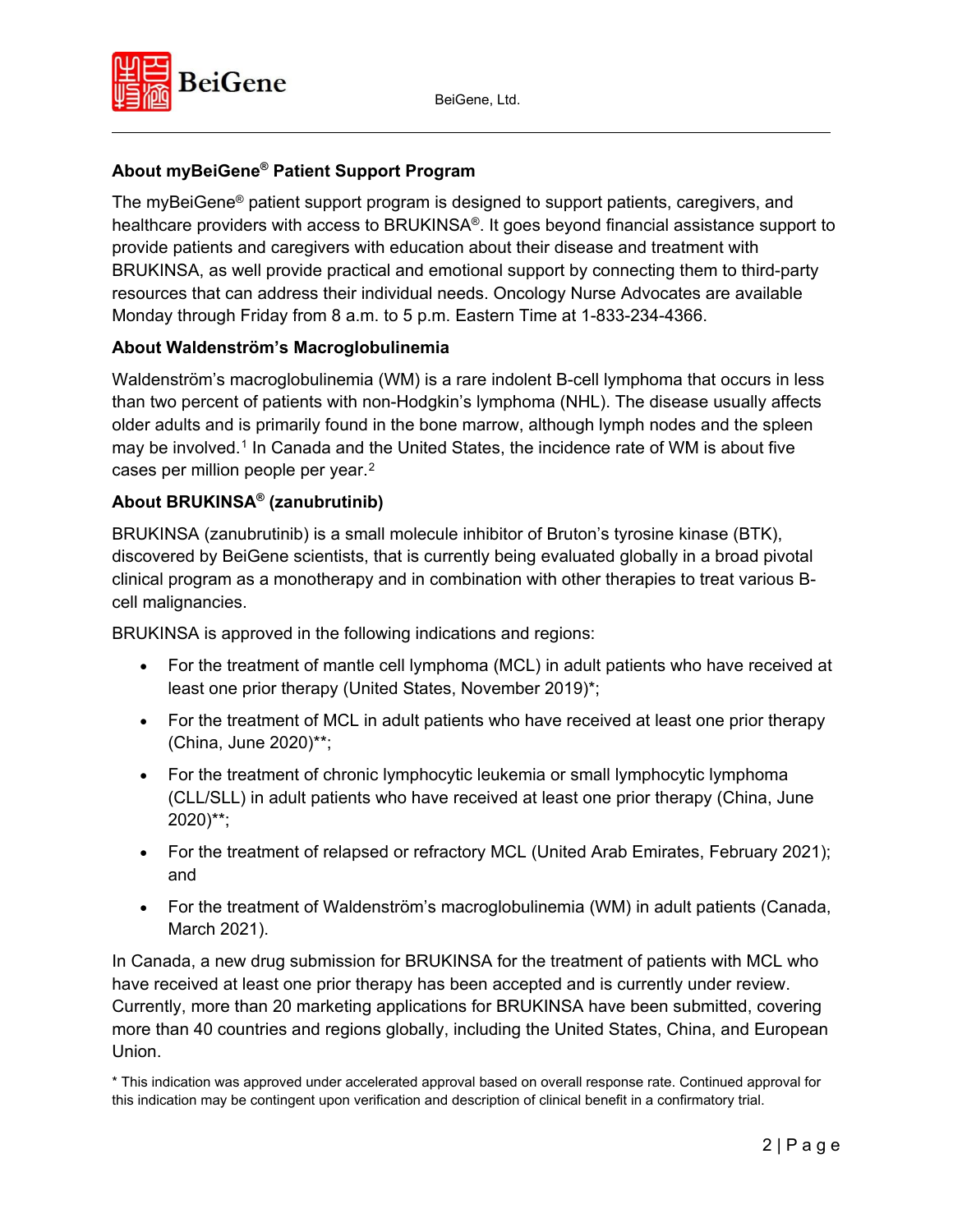

\*\* This indication was approved under conditional approval. Complete approval for this indication may be contingent upon results from one or more ongoing randomized, controlled confirmatory clinical trials.

### **About BeiGene**

BeiGene is a global, commercial-stage biotechnology company focused on discovering, developing, manufacturing, and commercializing innovative medicines to improve treatment outcomes and access for patients worldwide. Our 5,400+ employees around the world are committed to expediting the development of a diverse pipeline of novel therapeutics. We currently market two internally discovered oncology medicines: BTK inhibitor BRUKINSA® (zanubrutinib) in the United States and China, and anti-PD-1 antibody tislelizumab in China. We also market or plan to market in China additional oncology products licensed from Amgen Inc., Celgene Logistics Sàrl, a Bristol Myers Squibb (BMS) company, and EUSA Pharma; and have entered a collaboration with Novartis Pharma AG for Novartis to develop, manufacture, and commercialize tislelizumab in North America, Europe and Japan. To learn more about BeiGene, please visit [www.beigene.ca](http://www.beigene.ca/) and follow us on Twitter at @BeiGeneUSA.

#### **Forward-Looking Statements**

This press release contains forward-looking statements within the meaning of the Private Securities Litigation Reform Act of 1995 and other federal securities laws, including statements regarding plans for setting up distribution channels in Canada for the commercialization of BRUKINSA, the potential for BRUKINSA to be a best-in-class BTK inhibitor and plans for making BRUKINSA accessible to patients, caregivers, and healthcare providers in Canada. Actual results may differ materially from those indicated in the forward-looking statements as a result of various important factors, including BeiGene's ability to demonstrate the efficacy and safety of its drug candidates; the clinical results for its drug candidates, which may not support further development or marketing approval; actions of regulatory agencies, which may affect the initiation, timing and progress of clinical trials and marketing approval; BeiGene's ability to achieve commercial success for its marketed medicines and drug candidates, if approved; BeiGene's ability to obtain and maintain protection of intellectual property for its medicines and technology; BeiGene's reliance on third parties to conduct drug development, manufacturing and other services; BeiGene's limited experience in obtaining regulatory approvals and commercializing pharmaceutical products and its ability to obtain additional funding for operations and to complete the development of its drug candidates and achieve and maintain profitability; the impact of the COVID-19 pandemic on BeiGene's clinical development, regulatory, commercial, and other operations, as well as those risks more fully discussed in the section entitled "Risk Factors" in BeiGene's most recent annual report on Form 10-K, as well as discussions of potential risks, uncertainties, and other important factors in BeiGene's subsequent filings with the U.S. Securities and Exchange Commission. All information in this press release is as of the date of this press release, and BeiGene undertakes no duty to update such information unless required by law.